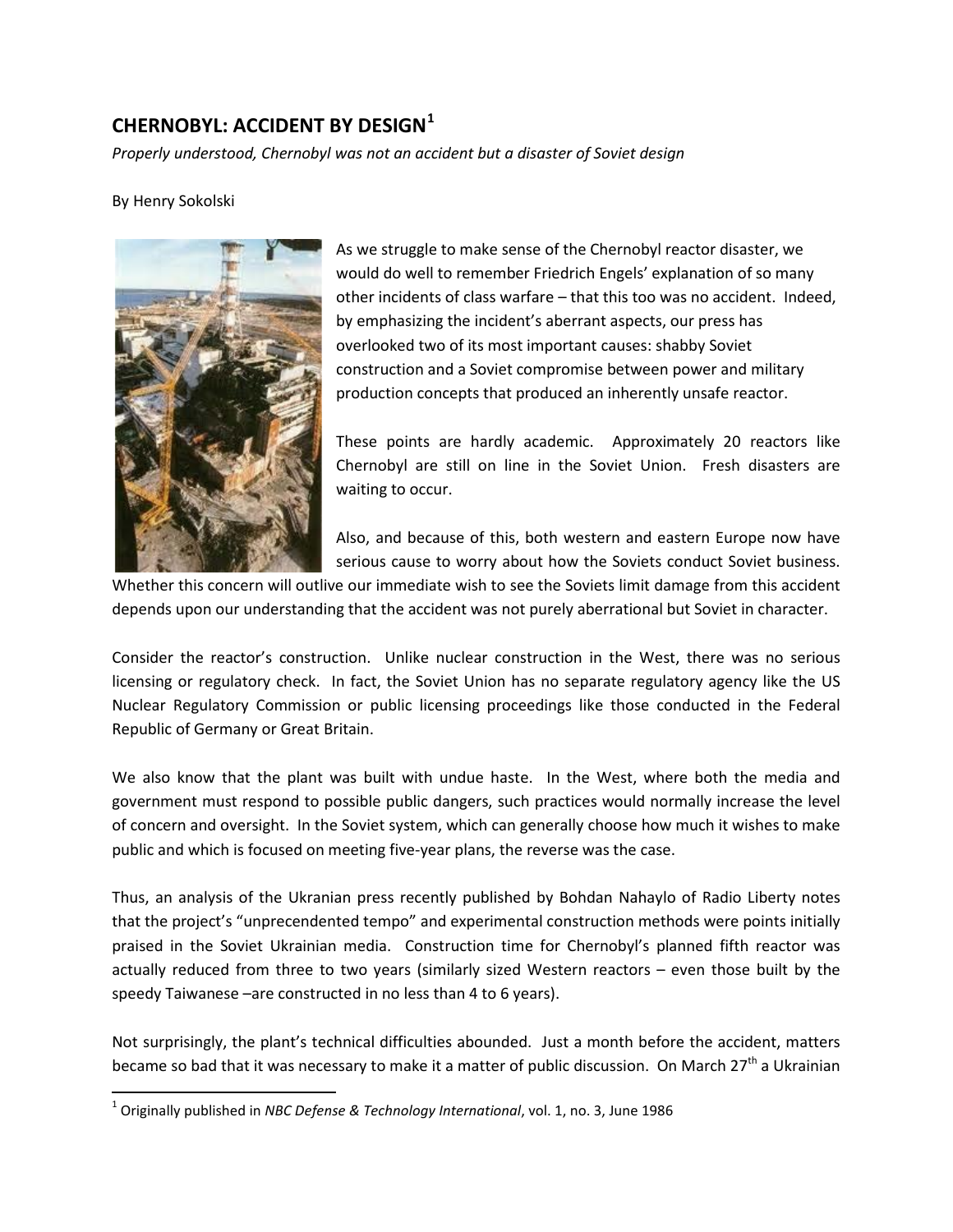magazine noted that serious "problems with the first power blocks were passed over to the second, from the second to the third, and so on, and as a result they multiplied." The magazine also noted that minimal requirements of safety were being jeopardized by materials sent to the reactor site that were of inferior quality and that the labor force was itself undisciplined and demoralized.

One could accuse the West of having experienced similar construction problems although they rarely have been this egregious or persistent. It also is true that many of these nuclear problems have been experienced in the Eastern bloc. What made such practices at Chernobyl so fatal, however, was their application to the construction and operation of a power reactor that is used primarily to produce electricity nowhere else but the Soviet Union and whose design is inherently unsafe.

This reactor, the large channelized graphite-moderated boiling water reactor (in Russian known by the initials RBMK), differs significantly from light water reactors (LWR), which are the predominant power reactor type operated in Western nations and the Eastern bloc.

LWR designs were first developed in the U.S. as naval reactors. As a consequence, they had to be compact, efficient, and safe to operate in submarines. The Soviet design, in contrast, was hastily put on line in 1954 in response to America's international promotion of civilian nuclear power under Eisenhower's Atoms for Peace Program. It was directly derived from the only reactor design the Soviets had any experience with – a military plutonium production machine.

Although the Soviets' current 1,000-MWe RBMK reactor design has come a long way since its 1954 5,000-kW precursor, it still shares many of the design features of the Soviets' original military production reactors. Apparently, the Soviets consciously decided to retain these features in the RBMK not only because it would have been inconvenient to try to eliminate them, but because they wanted to retain the option of switching the machine from civilian to military production purposes if necessary.

This convenient duality, however, came at the cost of safety on several counts. As the Western press has emphasized, these reactors have no containment building over them to prevent serious releases of radioactivity into the atmosphere in the case of a reactor accident. With the Three Mile Island accident in 1979, the Soviets began to build containment buildings for their LWRs. They decided against doing this with their RBMK plants, though, because the RBMKs' power cores were so much larger than those of the LWRs that building containment was simply impractical.

Unfortunately, RBMKs are far more likely to produce an accident, and therefore, need a containment building more than an LWR. Unlike LWRs which tend to shut down on their own when there is coolant loss, RBMKs' power levels immediately go up exponentially with such leaks. In such instances the only way to prevent a melt-down is for boron rods to be inserted immediately into the reactor core. This is not always possible.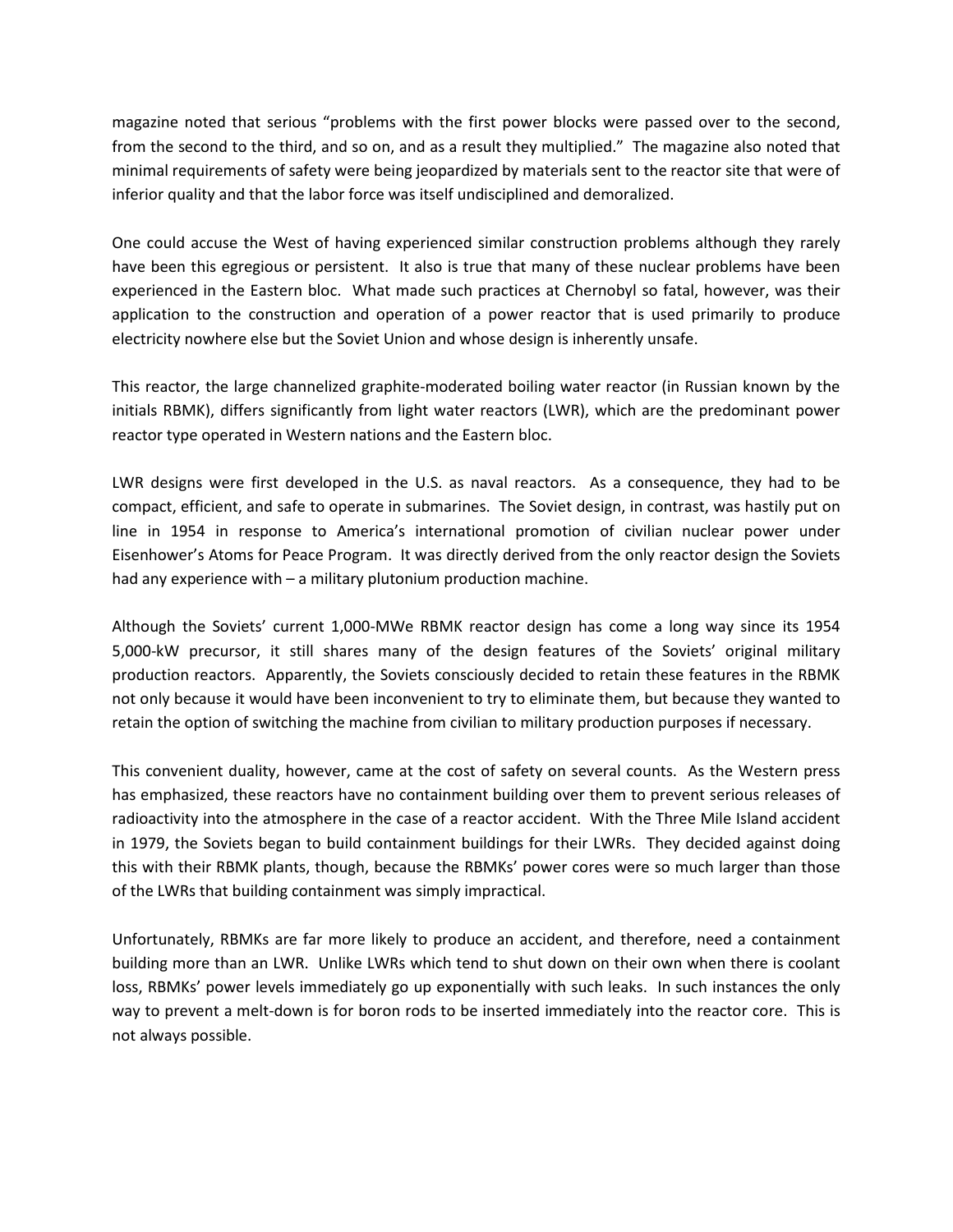Compounding this hazard is just how common reactor coolant losses are for RBMKs. Unlike LWRs, which must be shut down to be fueled, the RBMK's fuel is loaded and unloaded while the reactor is operating under high temperatures and pressures. This is a common feature of virtually all military reactors and is critical for the production of weapons-grade plutonium. However, it increases the likelihood of coolant being lost.

Also, unlike LWRs, which have all of their fuel residing in one large, common pressure vessel, RBMKs have each of their fuel elements contained in individual pressure tubes. Again, this makes sense if you want on-line fuelling capabilities but it adds significant risks. As each



of the tubes is under pressure, each must have a pressure valve of its own. As a consequence, the RBMK has many more pressure valves that could stick open and cause a loss of coolant than LWRs.

Also, because each of the RBMK's fuel rods is tightly contained with its water coolant in its own pressure tube, it is possible for the fuel to touch the side of the tube, creating a hot spot and possibly a blow-out of the pressure tube itself. The likelihood of such contact is increased due to vibration of the tubes. Unlike LWRs, which have a single large pressure vessel, the RBMK's individual pressure tubes are susceptible to such agitation since they are much lighter than the alternative pressure vessel.

These points are only illustrative of the general theme; there are others. Nor is there much room for dispute about the safety hazards of the RBMK or that it has dual-use military-civilian design. In fact, the Soviets themselves have confirmed both points. Thus, they have never allowed the RBMK reactor to be exported and have chosen instead to export their LWRs, which raise fewer proliferation problems. As for Soviet recognition of the RBMK's inherent safety flaws, the Soviets announced in 1983 that they would only plan to build additional LWRs for civilian applications.

Unfortunately, in the West these points have not been emphasized. Instead, the focus has been on the Soviets' lack of candor about the accident and their unwillingness to allow Western nuclear experts to offer much help. Certainly, Soviet secrecy about the accident is telling in one respect. If the Soviets are unwilling to be open when it is clearly in their interest, how much candor or honesty can the West expect from them when it is not clearly in their interest (e.g. arms control)?

Focusing on this point alone, however, blinds us to considerable portions of the story. It mistakenly suggests that if the Soviets do reveal more about the accident (as they are doing over time) and contain or limit the damage it had done, they will have addressed all that matters.